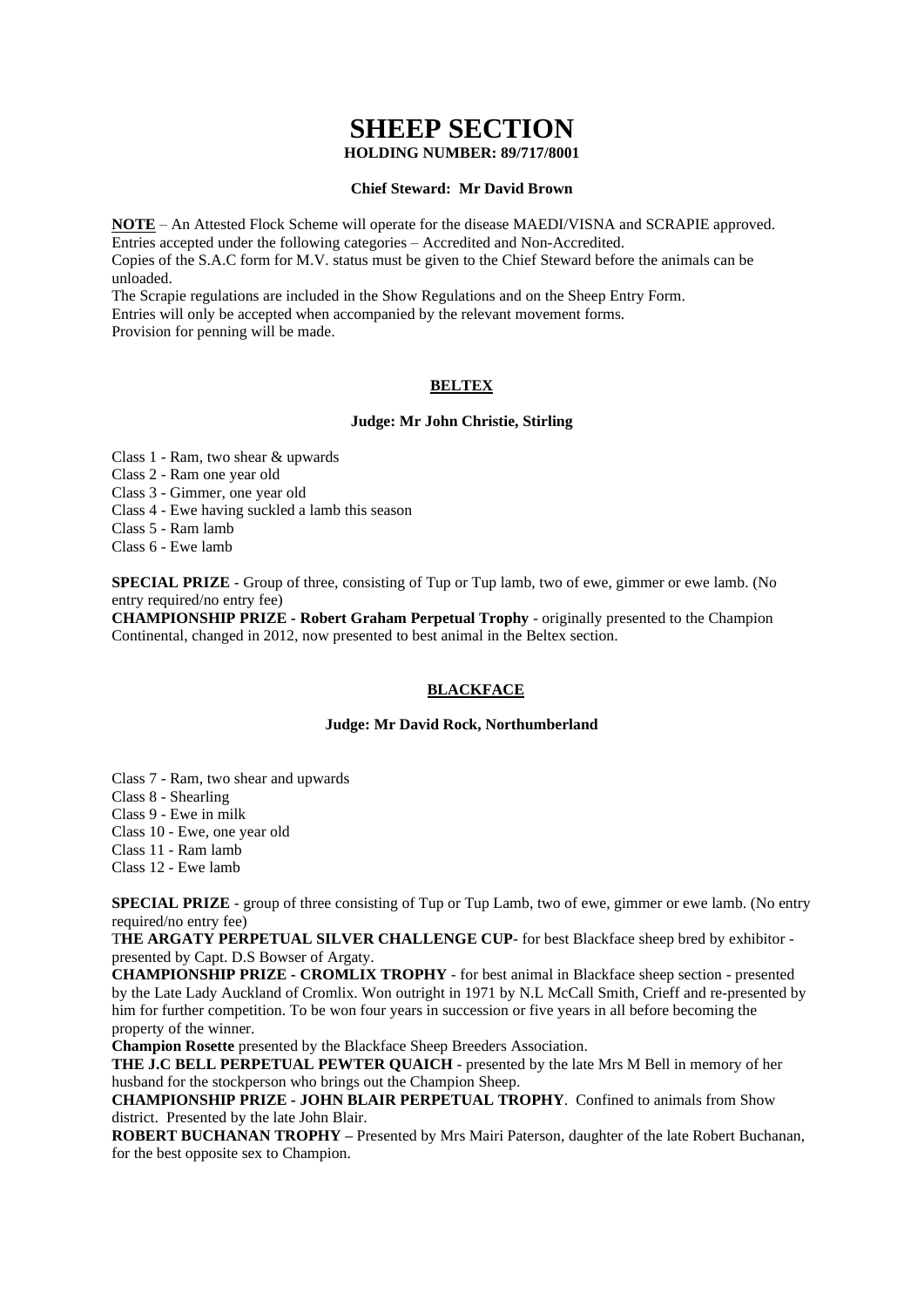## **BLUE FACED LEICESTER**

## **Judge: Mr James Rock, Northumberland**

Class 13 - Ram, one year old and upwards (to be sub-divided if sufficient entries).

Class 14 - Ewe having suckled a lamb this season

Class 15 - Ewe, one year old

Class 16 - Ram lamb

Class 17 - Ewe lamb

**SPECIAL PRIZE** - group of three consisting of tup or tup lamb, two of ewe, gimmer or ewe lamb. To be bred by exhibitor. (No entry required\no entry money).

**CHAMPIONSHIP PRIZE - WOOL GROWERS PERPETUAL TROPHY** - for the best Blue Faced Leicester sheep.

#### **BORDER LEICESTER**

#### **Judge: Mr Alex Watson, Muthill**

Class 18 - Ram, one year old and upwards

Class 19 - Ewe having suckled a lamb this season

Class 20 - Ewe, one year old

Class 21 - Ram lamb

Class 22 - Ewe lamb

**SPECIAL PRIZE** - group of three consisting of tup, or tup lamb, two of ewe, gimmer or ewe lamb. (No entry required\no entry money).

**SPECIAL PRIZE** - for the best exhibit in Border Leicester section registered or eligible for registration in the Border Leicester Flock Book. £10 gifted by McCASKIE FARM SUPPLIES

**CHAMPIONSHIP PRIZE - McILDOWIE PERPETUAL ROSEBOWL** - for the best Border Leicester Sheep- presented by the late D.J McIldowie, Dunblane.

# **CHAROLLAIS**

## **Judge –Mr Bruce Irvine, New Aberdour**

Class 23 - Ram, one year old and upwards

Class 24 - Ewe having suckled a lamb this season

Class 25 - Ewe, one year old

Class 26 - Ram lamb

Class 27 - Ewe lamb

**SPECIAL PRIZE** - group of three, consisting of ram or ram lamb, and two of ewe, gimmer or ewe lamb. (No entry required/no entry money).

**CHAMPIONSHIP PRIZE- THE W.K GRAHAM REID PERPETUAL TROPHY - for the best** Charollais sheep.

By kind donation of **CARRS BILLINGTON** there is a £10 voucher to be awarded to the winner.

# **ANY OTHER BREED (INCLUDING CONTINENTALS)**

# **Judge: Mr Bruce Irvine, New Aberdour**

Class 28 – Ram, one year old and upwards

Class 29 – Ewe having suckled a lamb this season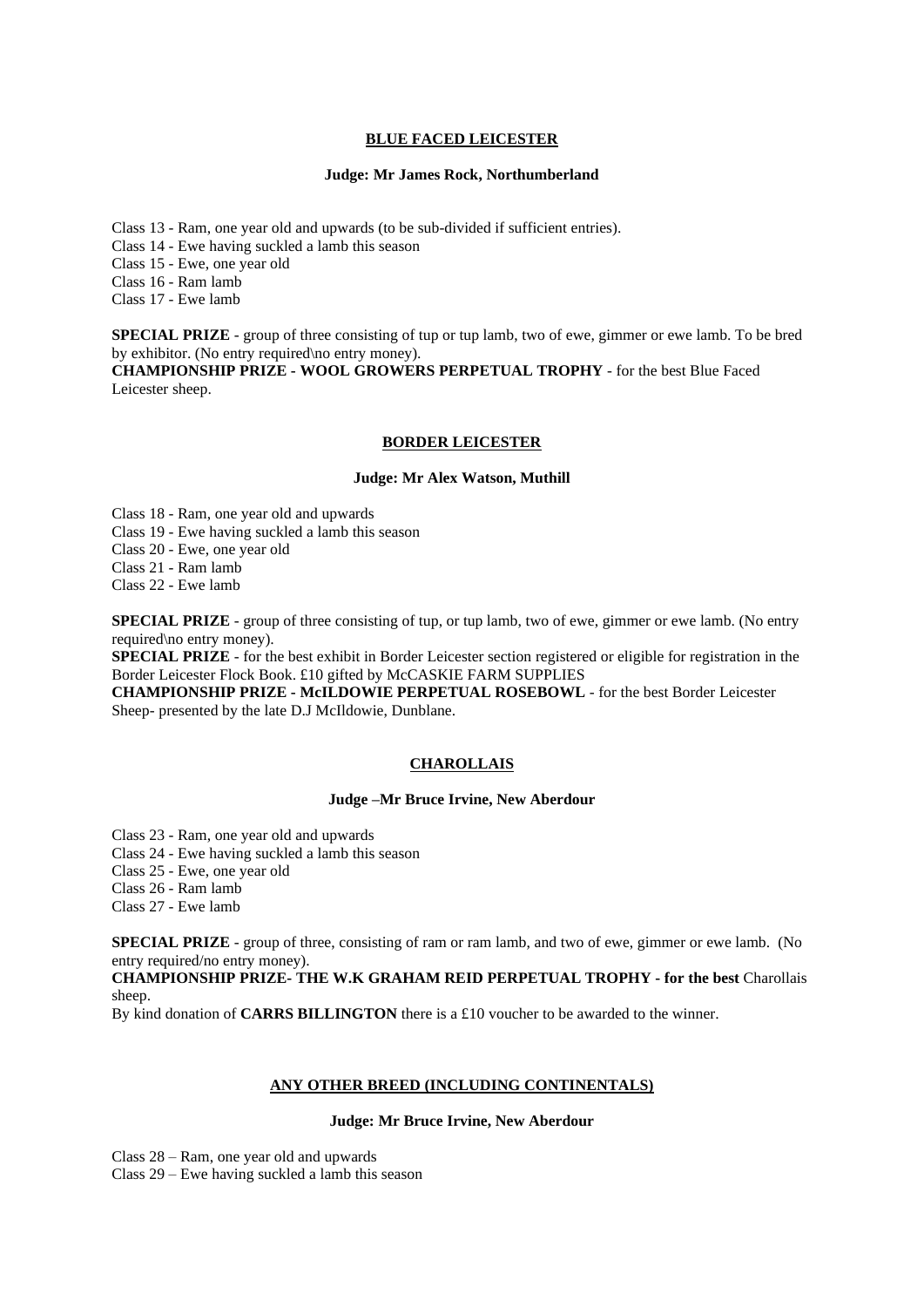Class 30 – Ewe, one year old Class 31 – Ram lamb Class 32 – Ewe lamb

**SPECIAL PRIZE** – group of three consisting of ram or ram lamb and two of ewe, gimmer or ewe lamb. (No entry required/no entry money).

**CHAMPIONSHIP PRIZE** – **DOUNE AND DUNBLANE QUAICH** for the best exhibit in the Any Other Breeds section.

#### **SCOTCH MULE**

A pen of three will be classed as an exhibit.

#### **Judge: Mr James Rock, Northumberland**

Class 33 – Ewe having suckled a lamb this season Class 34 – Ewe, one year old Class  $35 - E$ we lamb

## **CHAMPIONSHIP PRIZE – CALEDONIAN MARTS PERPETUAL TROPHY** – for the Best Exhibit in Scotch Mule Section.

## **SHETLAND SHEEP**

#### **Judge: Suzanne Meikle, Kirkliston**

Class 36 - Ram, one year old and upwards

Class 37 - Ewe having suckled a lamb this year

Class 38 - Ewe, one year old

Class 39 - Ram lamb

Class 40 - Ewe lamb

**SPECIAL PRIZE -** group of three, consisting of ram or ram lamb and two of ewe, gimmer or ewe lamb. (No entry required/no entry money).

**THE TODHILL GLASS PLATE** - for the best coloured sheep in section. (No entry required/no entry money). **CHAMPIONSHIP PRIZE - ROSS TROPHY** for best in Shetland Sheep Section.

# **SUFFOLK - ACCREDITED ONLY**

West & Central Scotland Suffolk Sheep Club Show Points Competition. Fully paid members will be awarded points in the classes which will go towards the West & Central Show Points Trophy. Sponsors Chanelle Animal Health Ltd will award 1 litre of Thrive Extra to the Champion Suffolk.

# **Judge: Mr John Christie, Stirling**

Class 41 - Ram, one year old and upwards

Class 42 - Ewe having suckled a lamb this year

Class 43 - Ewe, one year old

Class 44 - Ram lamb

Class 45 - Ewe lamb

**SPECIAL PRIZE** - group of three consisting of tup or tup lamb, two of ewe, gimmer or ewe lamb. (No entry required\no entry money).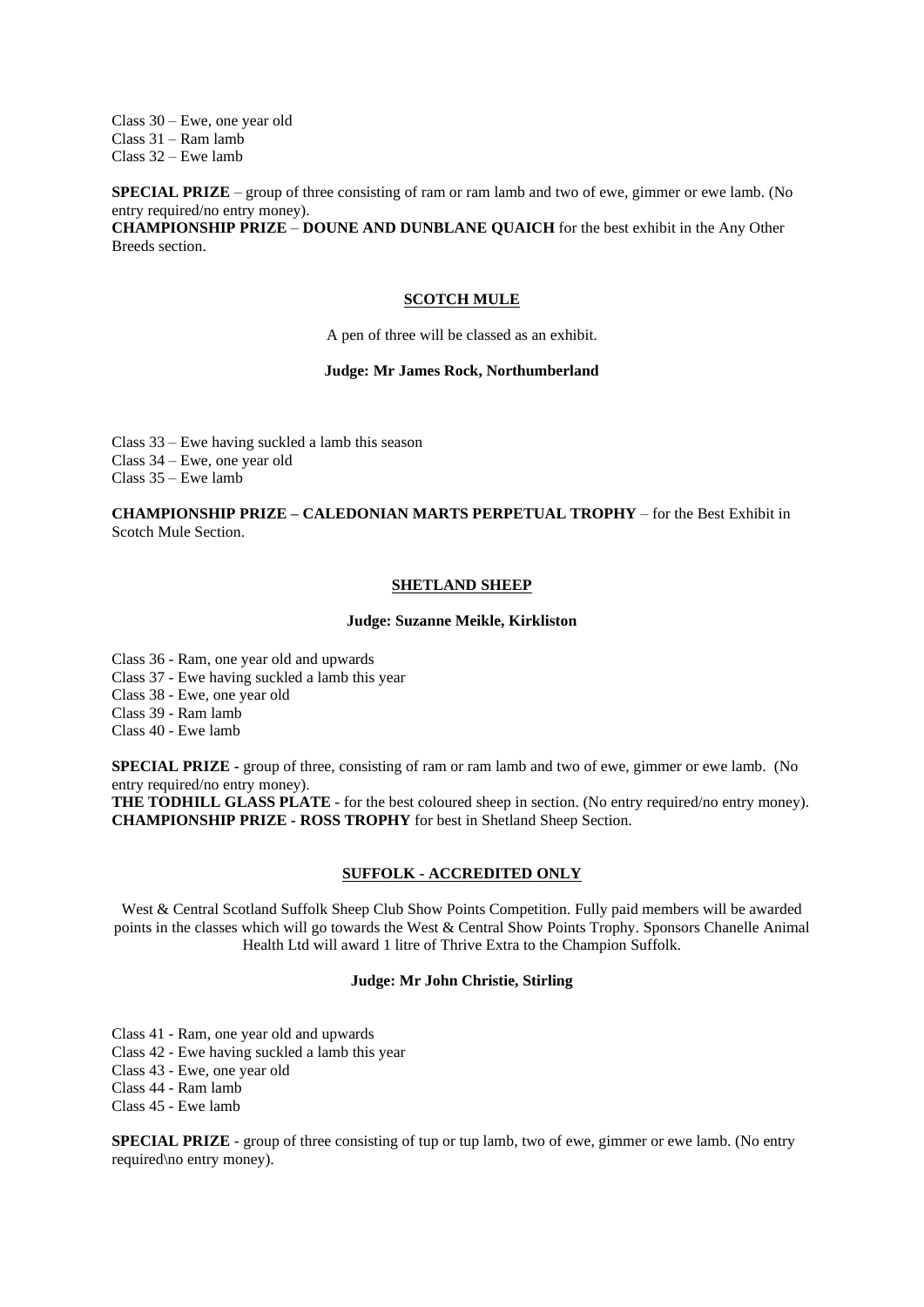**CHAMPIONSHIP PRIZE- BRISKONA PERPETUAL TROPHY** - for the best Suffolk sheep. Champion rosette from the Suffolk Sheep Society.

## **TEXEL - ACCREDITED ONLY**

To be shown in accordance with Texel Society rules, clipped bare after 1<sup>st</sup> April in the current year. All sheep to be entered or eligible for entry in the Stock Book.

# **Judge: Mr Allan Campbell, Carstairs**

Class 46 - Ram, two shear & upwards

Class 47 - Ram, one year old

Class 48 - Ewe having suckled a lamb this season

Class 49 - Ewe, one year old

Class 50 – Ram lamb

Class 51 - Ewe lamb

**SPECIAL PRIZE** - group of three consisting of tup or tup lamb, two of ewe, gimmer or ewe lamb. (No entry required\no entry money).

**CHAMPIONSHIP PRIZE - LINTON PERPETUAL ROSEBOWL** - presented by the late I Linton, Aberfoyle for the best Texel Sheep.

By Kind donation from **CARRS BILLINGTON** there is a £20 voucher to be awarded to the winner.

# **ZWARTBLE**

## **Judge – Mr Archie Campbell, Killearn**

Class 52 - Ram, two shear & upwards Class 53 - Ram, one year old Class 54 - Ewe having suckled a lamb this season Class 55 - Ewe, one year old

Class 56 - Ram lamb

Class 57 - Ewe lamb

**SPECIAL PRIZE** - group of three consisting of tup or tup lamb, two of ewe, gimmer or ewe lamb. (No entry required\no entry money).

**CHAMPIONSHIP PRIZE**. - **THE AQUILA ZWARBTLE PERPETUAL TROPHY** – presented by Nicola and Duncan Henderson.

#### **COMMERCIAL SHEEP (Tups excluded)**

## **Judge: Mr Bruce Irvine, New Aberdour**

Class 58 - Three ewes having suckled lambs this season

Class 59 - Three commercial lambs, any cross, from the Confined area

Class 60 - Three lambs, any cross other than above

Class 61 - Ewe nursing pair of lambs at foot

Class 62 - Best single fat lamb (any cross) Entries not to have been shown in previous classes.

# **CHAMPIONSHIP PRIZE- UNITED AUCTIONS (STIRLING) PERPETUAL TROPHY** -

for best Exhibit in Commercial sheep section. To be won three years in succession or five years in all before becoming the property of the winner. All prize-winning exhibits in this section eligible to compete. Won outright in 2015 and represented in 2016 by the winner, Kirsty Guthrie